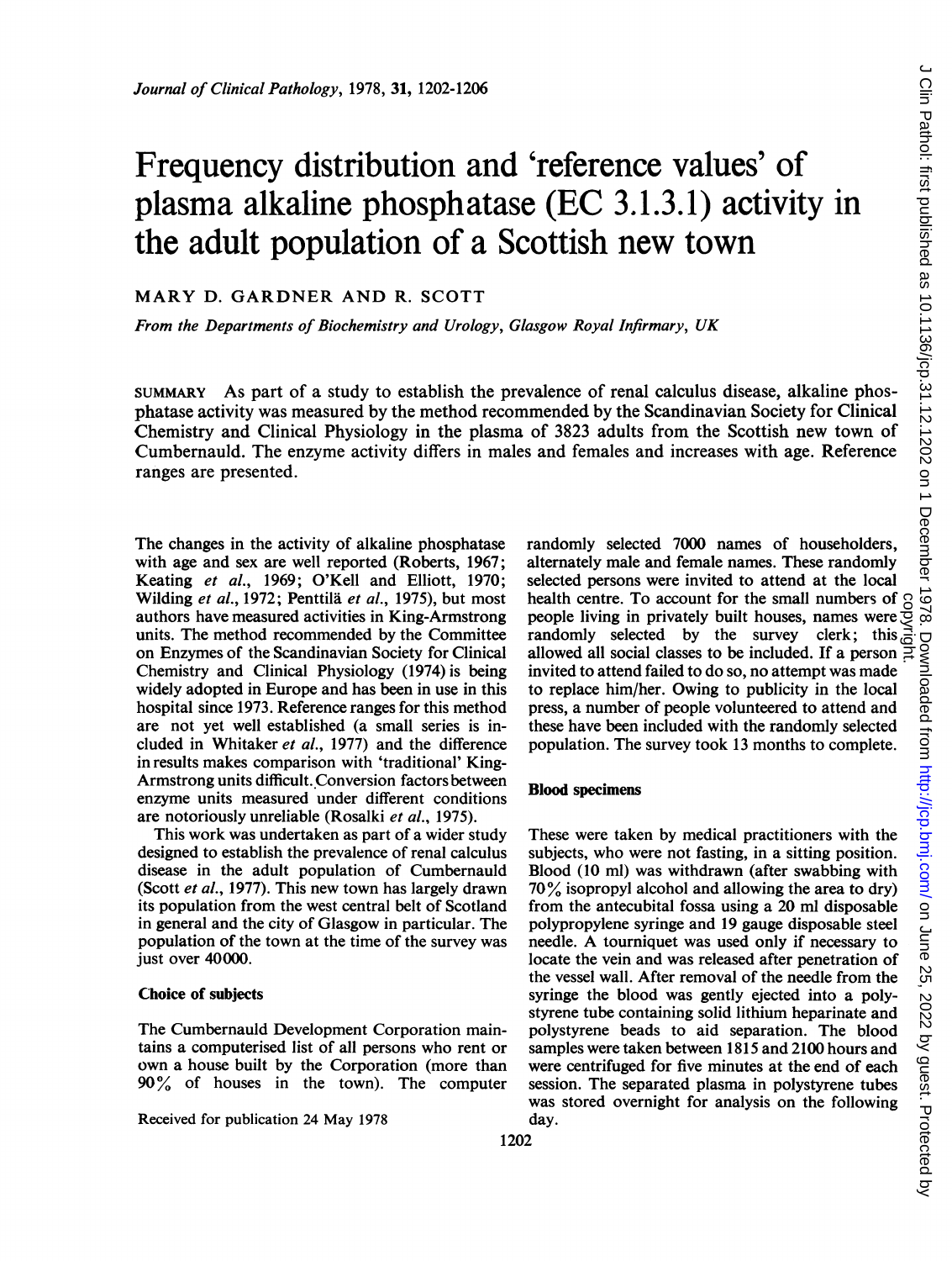# Measurement of alkaline phosphatase activity

The kinetic method is based on that of Bessey et al. (1946) with optimised reaction conditions at  $37^{\circ}$ C. It uses p-nitrophenyl phosphate (10 mmolar) substrate in diethanolamine buffer (1 0 molar) pH 9-8 containing MgCl (0.5 mmolar) and sample size 20  $\mu$ l. The reagents were obtained from Boehringer, Mannheim. The reaction rate analyser (LKB 8600) was equipped with sample processor (LKB Ultrolab 2071) and calculator (LKB 8200). The calculator was set to use a  $\mu$ molar extinction coefficient for p-nitrophenol of 16-95 at 410 nm. Printout from the calculator was on an Olivetti Teletype (TE 318).

The samples from Cumbernauld were analysed each day under the same conditions as the hospital patient samples. Quality control sera (Precinorm E and Precipath E from Boehringer, Mannheim) were inserted in every tenth position in the batch, alternating the two sera. The analyses were performed by various laboratory technicians.

# **Results**

#### QUALITY CONTROL OF THE METHOD

Precinorm E and Precipath E are supplied with 'target values' and ranges assigned by the manufacturers.

Table <sup>1</sup> shows typical results calculated for a threemonth period during the survey.

Table 1 Quality control results

|             | Assigned, target value Found, mean<br>(range) | (2 SD range)  |
|-------------|-----------------------------------------------|---------------|
| Precinorm E | 197 (158-236)                                 | 198 (157-239) |
| Precipath E | 455 (387-523)                                 | 467 (389-545) |

During the 13 months of the study an occasional batch of determinations went 'out of control'. The error was due to a fault in the LKB calculator. Results from these tests were discarded.

## POPULATION OF SUBJECTS

Of the people selected at random, 3397 aged 19-88 years responded to the request to attend the survey and <sup>622</sup> volunteered. A few refused to have blood taken, and some alkaline phosphatase results were discarded as described above. Results from randomly selected and volunteer subjects were combined. Results from three subjects aged 19 years were discarded. The number remaining was 3823. Results were arranged by sex, and by age groups within each sex. Age was calculated to the nearest 6 months. The age groups chosen were 20-29, 30-39, 40-49, 50-59,



Fig. <sup>1</sup> Survey population compared to the population of Cumbernauld and of Scotland.

60-69, and  $> 69$  years. Figure 1 shows the survey population (overall) compared to the population of the town and the Scottish population as a whole. Many of the women were taking oral contraceptives which have been recorded as lowering plasma alkaline phosphatase activity (Penttilä et al., 1975). Eight young women were in the early stages of pregnancy (within the first trimester). The results are unlikely to have been influenced by the measurement of detectable amounts of the placental enzyme.

Histograms of frequency were prepared for each group using a class interval of 10 U/l, and the percent and cumulative percent frequencies were calculated. Obvious pathological results and 'outliers' were excluded from further calculations, but not more than 1% of results were removed from any group. The numbers finally remaining are shown in Table 2.

Table 2 Distribution of the population by age and sex

| Age    | 20-29 | 30-39 | 40-49 | 50-59 | 60-69 | >69 |
|--------|-------|-------|-------|-------|-------|-----|
| Male   | 289   | 508   | 448   | 283   | 104   | 31  |
| Female | 389   | 705   | 564   | 278   | 145   | 51  |

As the distribution of the results was obviously not Gaussian, non-parametric methods have been chosen for presentation of results. The histograms in Fig. 2 have been drawn using percent frequency to remove the bias of differing numbers in each group and a class interval of 20 U/l. Figure <sup>3</sup> shows the asymmetry of the distribution, sex difference, and increas-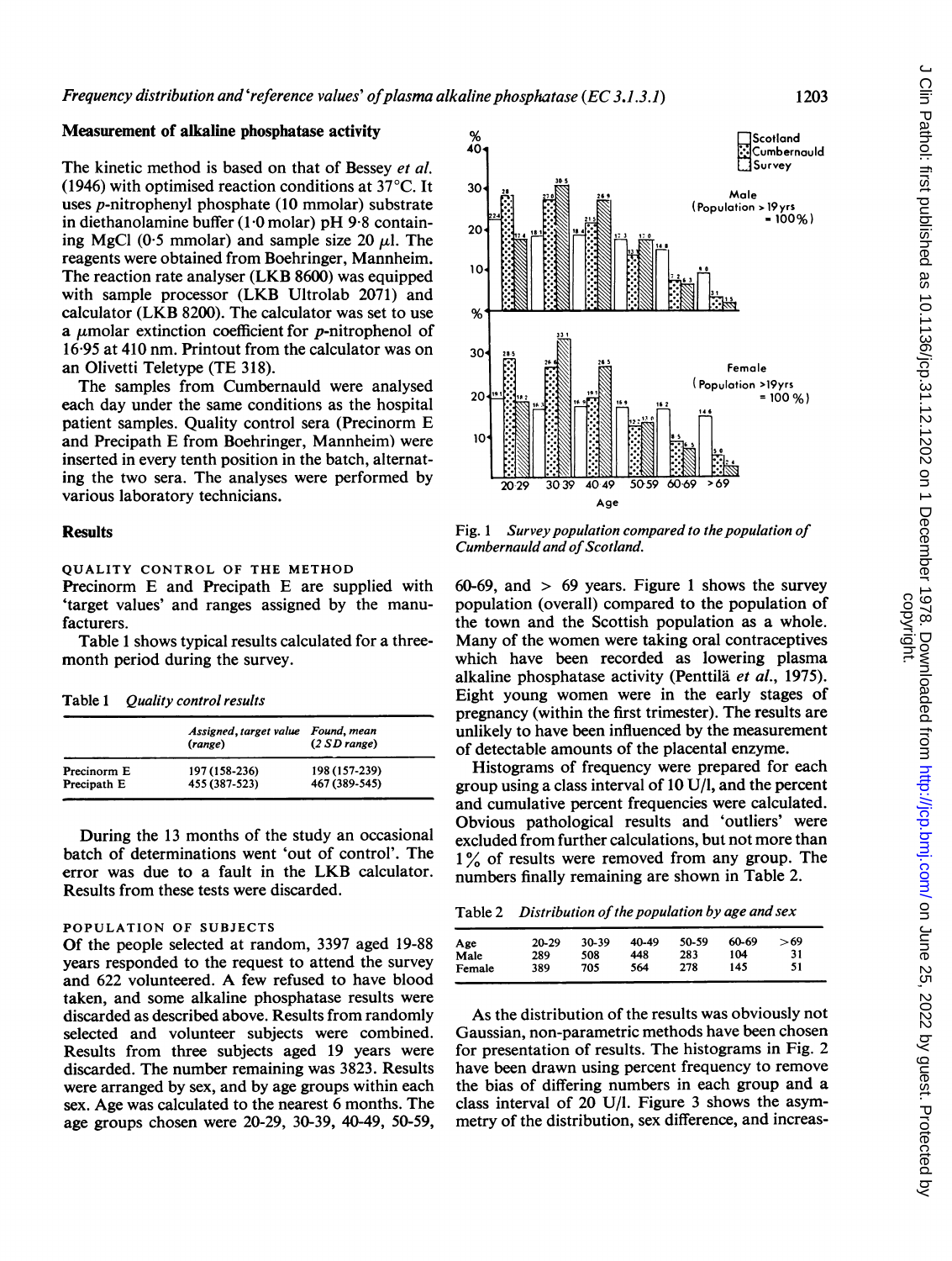



Fig. 2 Frequency distribution as a function of age and 

ing activity with age, in particular the increase between the fifth and sixth decades in women.

## **Discussion**

It is recognised that many commonly determined constituents of plasma vary with sex and age but many laboratories continue to use reference values that are not so related. Before this decade many publications described 'normal ranges' derived from the analysis of a small number of samples from healthy young laboratory staff or students and based on calculation of the mean  $\pm$  2 standard deviations. With increasing use of multichannel analysers and the advent of population screening, numbers of age/sex related ranges are being published (O'Kell and Elliott' 1970; Wilding et al., 1972), with more attention being paid to their distribution. As it is relatively uncommon for plasma constituents to be distributed normally within a population (Reed et al., 1972) it is obvious that the mean  $\pm 2SD$  method can be misleading. Much ingenuity has been employed in attempting to find mathematical 'fits' for the distribution found (O'Halloran et al., 1970; Reed et al., 1972; Flynn et al., 1974), and the increasing complexity of these has led to a popular revival of the use of non-parametric methods (Mainland, 1971; Dybkaer and Gräsbeck, 1973; Siest et al., 1975).

The reference ranges here presented (Table 3) are derived from centiles. There seems to be general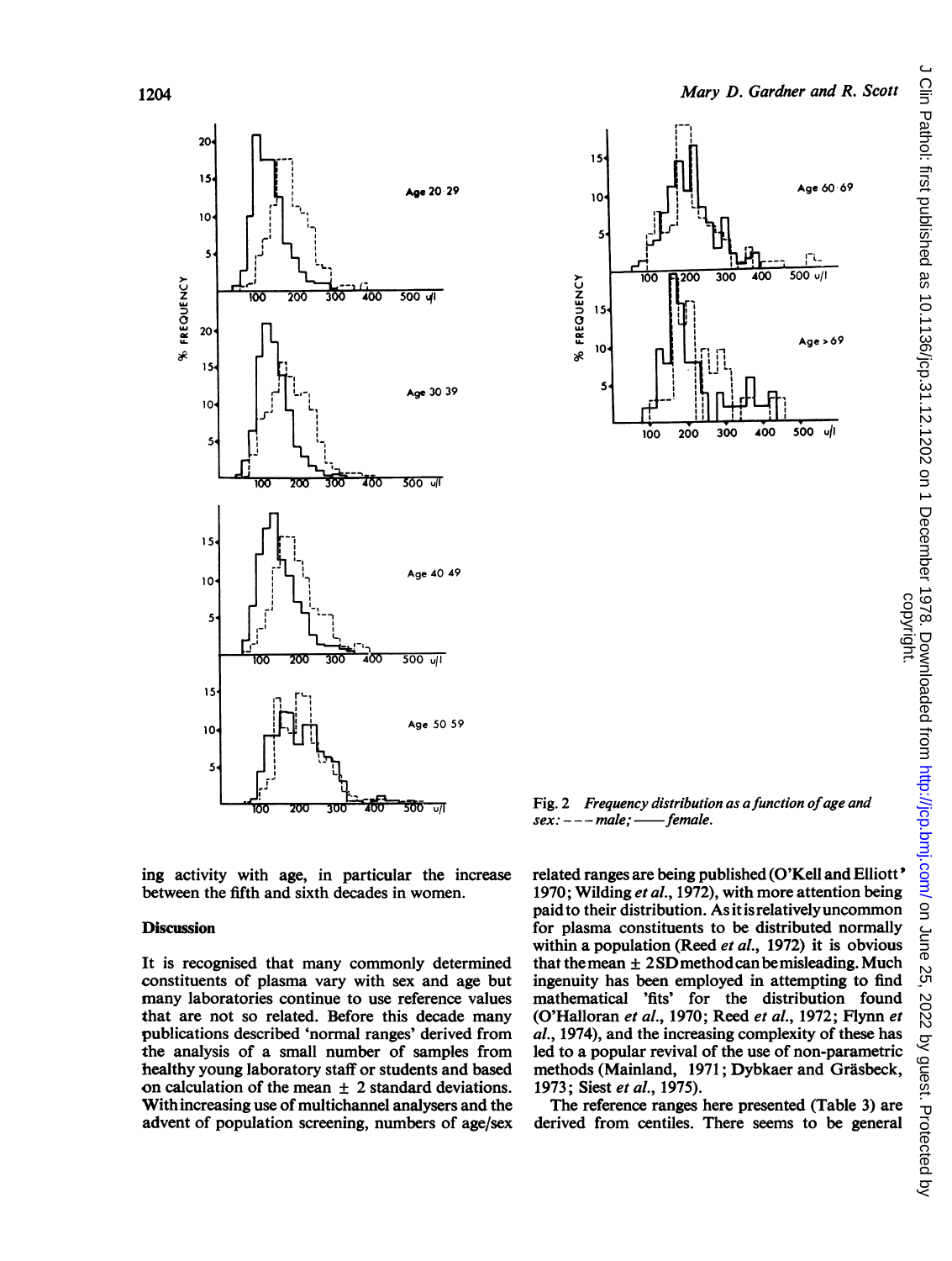

Fig. 3 Cumulative frequency as a function of age and sex.

Table 3 Recommended reference ranges

| Age   | Male    | Female  |  |
|-------|---------|---------|--|
| 20-29 | 100-320 | 70-260  |  |
| 30-39 | 90-320  | 70-260  |  |
| 40-49 | 100-360 | 80-290  |  |
| 50-59 | 110-390 | 110-380 |  |
| 60-69 | 120-450 | 110-380 |  |
| >69   | 120-460 | 90-430  |  |

agreement that such ranges should include <sup>95</sup> % of the population studied. The omitted  $5\%$  is usually  $2.5\%$  from either end of the distribution but where, as with alkaline phosphatase activity, there is a skew in one direction it could be argued that this represents a pathological group within the population and that <sup>5</sup> % should be omitted from the top of the range. This problem is discussed by Siest et al. (1975). We have presented the  $2.5\%$  to  $97.5\%$  ranges since the number of pathological values that may have been included is not known. The resulting ranges are somewhat higher than those derived by the mean  $\pm 2$ SD method.

The sex difference is most apparent in the younger age groups. In the male the increase with age is almost entirely due to an increasing skew to the right. Figure 3 shows only a small rise in the  $2.5\%$  and median values. In female subjects the most marked increase with age occurs between the fifth and sixth decades and is apparent at each centile, as shown in Figure 3. After the menopause the  $2.5\%$  and median values are similar to those of the male subjects but the increase in the 90% and 97.5% figures is not so great.

This study has not attempted to define changes attributable to variables other than sex and age. A recent study (Morrison and Shenkin, personal communication) has shown that there is some diurnal variation in the activity of alkaline phosphatase but this is unlikely to cause problems of interpretation. Seasonal variation, if this exists, was not obvious during the 13 months of the study and we have not investigated the effect of posture or drugs.

Because of the large number of subjects studied over more than a year, we are confident that, with the possible exception of our oldest age group, the ranges presented provide good guidelines for the interpretation of alkaline phosphatase activity in the adult.

We acknowledge the financial support of the Lanarkshire Area Health Board in this work.

# **References**

- Bessey, 0. A., Lowry, 0. H., and Brock, M. J. (1946). A method for the rapid determination of alkaline phosphatase with five cubic millimeters of serum. Journal of Biological Chemistry, 164, 321-329.
- Committee on Enzymes of the Scandinavian Society for Clinical Chemistry and Clinical Physiology (1974). Recommended methods for the determination of four enzymes in blood (Second Report). Scandinavian Journal of Clinical and Laboratory Investigation, 33, 291-306.
- Dybkaer, R., and Gräsbeck, R. (1973). Theory of reference values. Scandinavian Journal of Clinical and Laboratory Investigation, 32, 1-7.
- Flynn, F. V., Piper, K. A. J., Garcia-Webb, P., McPherson, K., and Healy, M. J. R. (1974). The frequency distributions of commonly determined blood constituents in healthy blood donors. Clinica Chimica Acta, 52, 163-171.
- Keating, F. R., Jr., Jones, J. D., Elveback, L. R., and Randall, R. V. (1969). The relation of age and sex to> distribution of values in healthy adults of serum calcium, inorganic phosphorus, magesium, alkaline phosphatase, total proteins, albumin and blood urea. Journal of Laboratory and Clinical Medicine, 73, 825-834.
- Mainland, D. (1971). Remarks on clinical 'norms'. Clinical Chemistry, 17, 267-274.
- O'Halloran, M. W., Ruxton, J. S., and Wellby, M. L. (1970). A comparison of conventionally derived normal ranges with those obtained from patients' results. Clinica Chimica Acta, 27, 35-46.
- O'Kell, R. T., and Elliott, J. R. (1970). Development of normal values for use in multitest biochemical screening of sera. Clinical Chemistry, 16, 161-165.